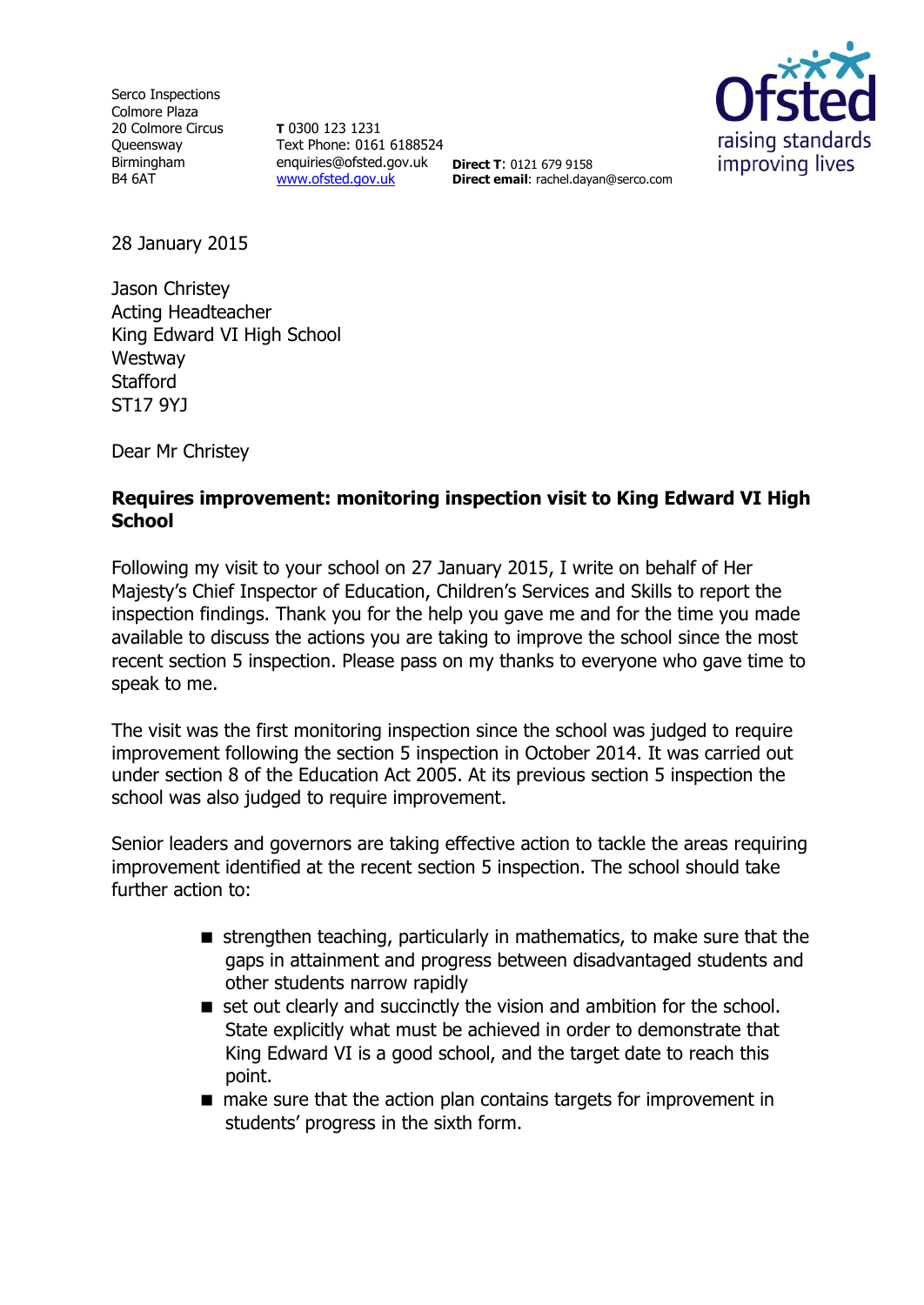

# **Evidence**

During the inspection, I held meetings with you, other senior and middle leaders, the Chair of the Governing Body and the commissioning manager for school improvement from the local authority to discuss the action taken since the last inspection. The plan for improvement was evaluated and I looked at recent reports following visits from the local authority. We toured the school together and made brief visits to a number of classrooms.

# **Context**

There have been no significant changes in staffing since the school was inspected in October. You are continuing as acting headteacher. Governors have begun the process of recruiting a permanent headteacher. The head of science is currently on sick leave.

### **Main findings**

The pace of change has speeded up recently and there is a greater sense of urgency to the school's work. This is entirely necessary and must be sustained, because the task facing you and the staff should not be underestimated; there is a long way to go to get to good. You and other leaders have worked hard to try to change the culture in the school and to challenge staff and students to do better. Expectations of both staff and students have been raised, for example through the 'KEVI 6' statements displayed in all classrooms which set out behaviour and procedures that are non-negotiable for both.

Over the past six months, the majority of teachers have taken part in the improving teacher programme and your evaluations indicate that teaching is improving. The impact of better teaching shows in the data that you recently provided for the local authority. However, there are still wide gaps between the attainment and progress of disadvantaged pupils and other pupils, particularly in mathematics in both Year 10 and Year 11. There is also a wide gap between the attainment of girls and boys in English. Working to substantially narrow these gaps must be a key priority.

We discussed how you judge the quality of teaching and gauge its improvement. It is clear that you use a range of measures, including looking at students' work and the assessments of their progress. However, the targets for teaching in the action plan do not fully reflect this. The grade descriptions for good teaching in the *School* Inspection Handbook make clear that teaching must be consistently good, over time and in most subjects, including English and mathematics. The judgements that you and other leaders make on the overall quality of teaching must be explicitly linked to the progress that students are making, over time. A target of 90% of teaching to be good or better suggests that you would be content to have 10% that requires improvement.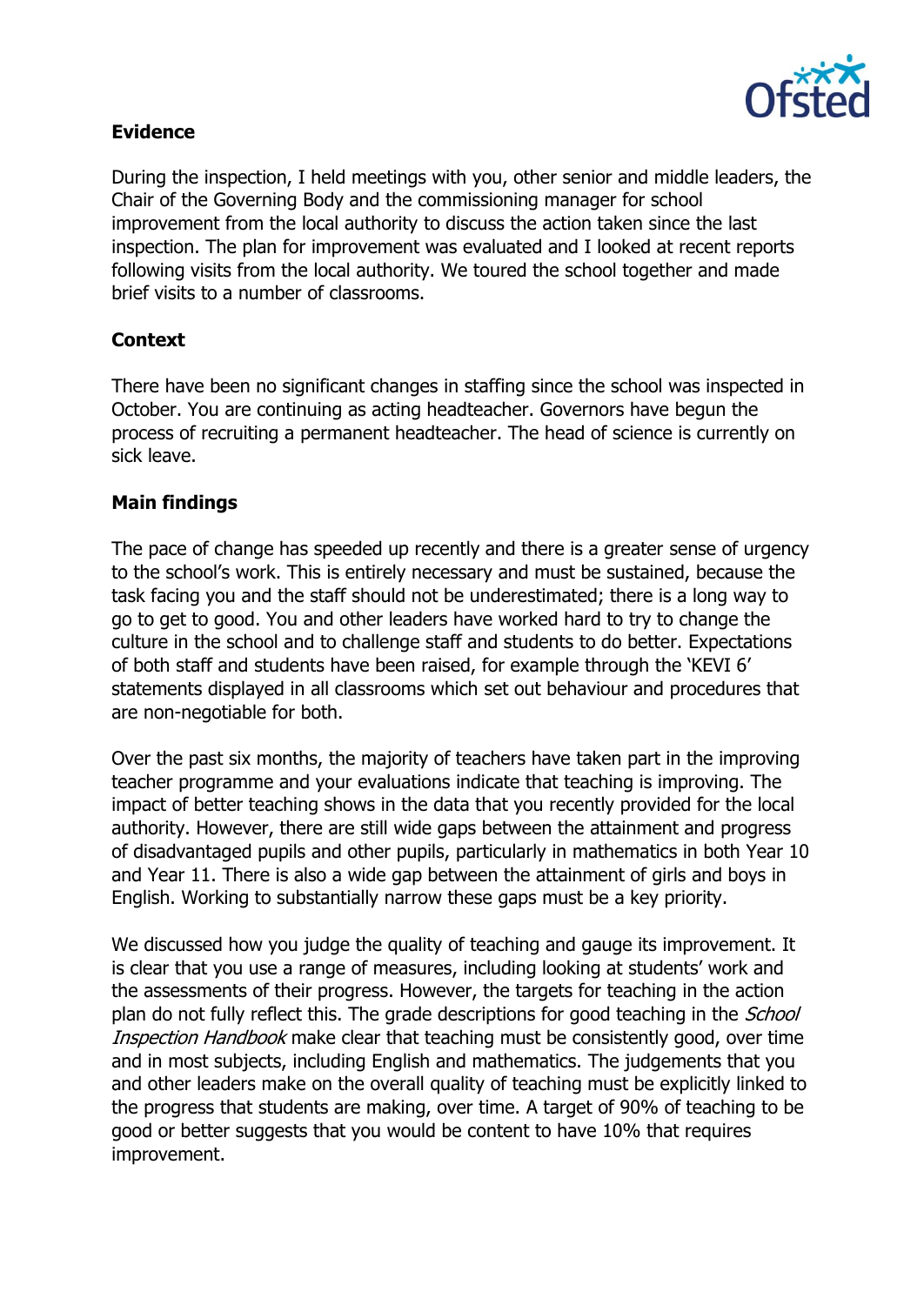

You have worked to make sure there is a consistent approach to marking, the use of data to inform lesson planning and how students are challenged in lessons. You and other leaders make regular checks to see how well these procedures are working.

Systems for collecting and analysing data and for ensuring its accuracy have been strengthened. Consultants from the local authority have provided support for subject leaders.

Every student is now expected to read for ten minutes at the start of the afternoon. This is reported to be working well and is increasing students' enjoyment of reading. Work is in progress to highlight the contribution that every subject can make to improving pupils' literacy skills. The promotion of numeracy in other subjects is not as well developed. However, the most pressing need is to make sure that mathematics is taught well as a subject in its own right, in order to narrow the gaps mentioned above. I suggested that this is where efforts would be better placed for the time being.

The action plan covers the areas identified as requiring improvement in the inspection in October last year. Actions to be taken are suitable and are being implemented in a timely way. The plan includes interim 'milestones' against which improvements in teaching and in students' overall progress can be measured. The action plan does not make explicit your ambition that the school's performance will be good by the end of this academic year. Sixth-form provision was also judged to require improvement. The plan includes action to improve the advice and guidance given to students, but not for improvement in their progress on the courses they choose. This needs to be added.

The Chair of Governors knows that rapid improvement is needed. Governors understand the need to check the accuracy of information they are given, so that they are clear about the rate of progress. They have begun to hold discussions with subject leaders about the plans for raising attainment in their departments, as part of their ways of holding leaders to account. They are also more visible in school.

Ofsted may carry out further visits and, where necessary, provide further support and challenge to the school until its next section 5 inspection. I would be grateful if you could send me copies of your evaluations of progress with the action plan, and notes from the local authority's core group meetings, when they are available.

### **External support**

The local authority is providing a high level of support for the school, in recognition of the need for urgency. Support for leadership from a national leader of education has been commissioned and consultants are working with subject leaders. You are also working with other external partners that you have contracted yourself.